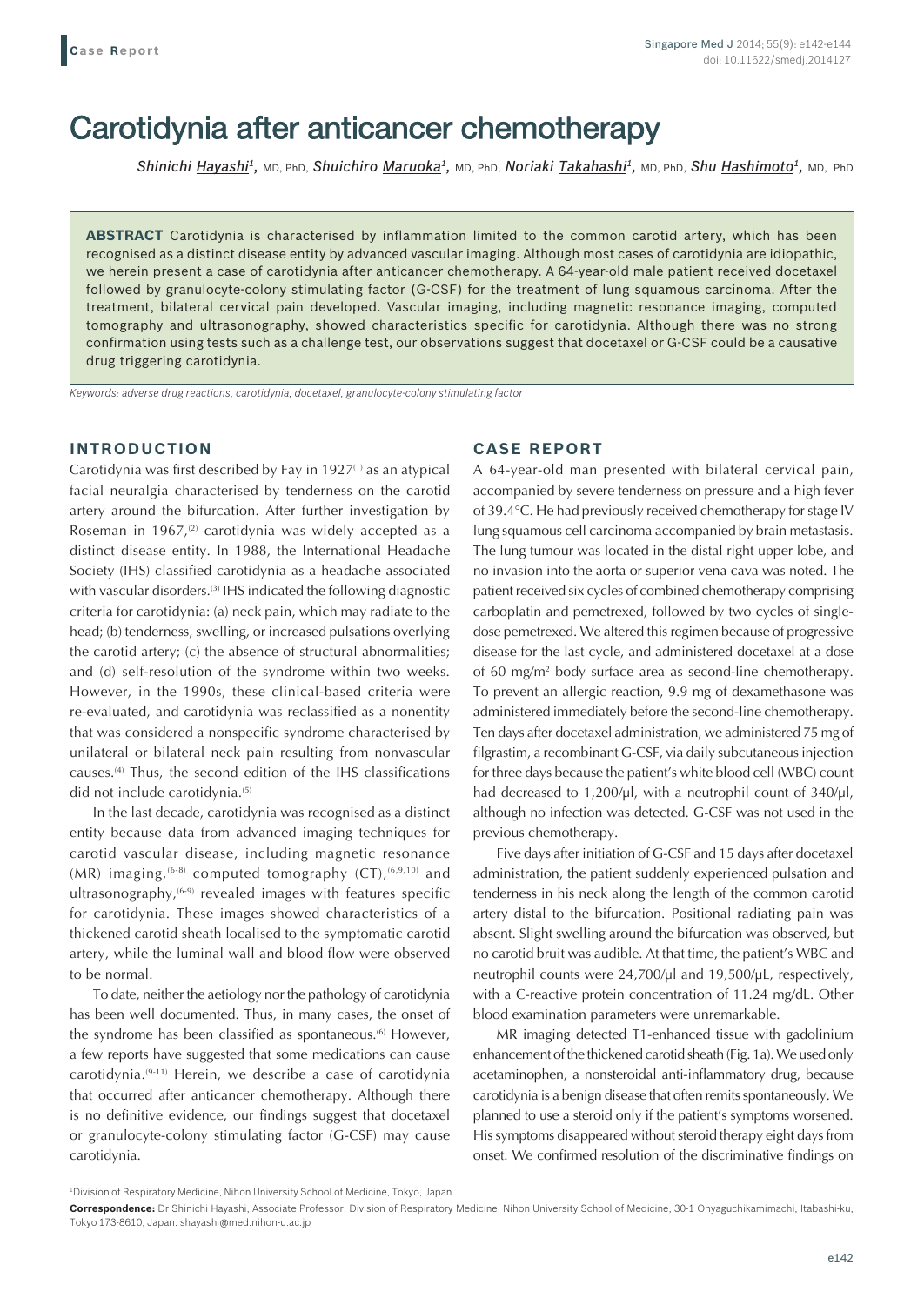

**Fig. 1** Axial postgadolinium T1-W MR images show (a) thickened rim enhancement in the carotid artery, which was symmetrical and resembled 'double rings' (white arrow); and (b) resolution of the enhanced tissue at follow-up four weeks later.

MR imaging (Fig. 1b). Additionally, CT (Fig. 2) and ultrasonographic findings (Fig. 3) suggested self-resolution of carotidynia, too. It is worth noting that minimal narrowing of the lumen (Fig. 2b), when compared against CT images obtained after resolution (Fig. 2c), was observed at onset. Neither dissection nor thrombus of the inner vessel was detected in these images.

Although cancer patients frequently suffer from bacterial infection, often as a consequence of neutropenia associated with anticancer chemotherapy, no infectious focus was detected in our patient. Blood and serological examinations showed no evidence of cytomegalovirus or Epstein-Barr virus infection. While we had suspected temporal arteritis (i.e. giant cell arteritis) because his symptoms were symmetrical and located along an artery, we found no ischaemic changes in the optic disc and no typical symptoms of temporal arteritis. Overall, these diagnostic indications in our patient are in line with those previously described in other case reports of carotidynia.<sup>(6)</sup>

We subsequently planned another round of chemotherapy using non-taxane derivatives without G-CSF administration, followed by initiation of daily oral administration of TS-1 – a combination drug of tegafur, gimeracil and oteracil potassium – as third-line chemotherapy. Neither carotidynia nor vasculitis was detected during the administration of TS-1, and the patient was still alive two months from the onset of carotidynia.

## **DISCUSSION**

Even though the definition of carotidynia is controversial, many case reports<sup>(6-8,10,11)</sup> have suggested carotidynia to be an idiopathic vasculitis limited to the distal common carotid artery. Our patient presented with symmetrical neck pain, accompanied by tenderness, swelling, and increased pulsations overlying the carotid artery. However, these symptoms resolved after a week, without steroid therapy. The clinical course of our case met the old criteria for carotidynia.(3) In addition, the diagnostic images of the carotid artery in our patient were found to be congruent with recent reports of carotidynia indications, such as thickened rim enhancement observed on postgadolinium T1-weighted



**Fig. 2** (a) Axial CT image of carotidynia shows a strong signal at the carotid sheath, which appears as a white ring (white arrow). Enhanced axial CT images show (b) slight narrowing of the inner vessel, although the thrombus and flap cannot be observed; and (c) the carotid artery surrounded by enlarged soft tissue (arrowheads), which resolved two weeks later.



**Fig. 3** US images of the common carotid artery in a patient with carotidynia show (a) a hypoechoic and thickened wall measuring 2.4 mm, (b) which was found to be resolved at follow-up one week later.

MR imaging<sup>(6-8)</sup> and hypoechoic thickening of the aortic wall on ultrasonography.(6,8,9) Thickening of the aortic wall was limited to the common carotid artery distal to the bifurcation, and was not accompanied by the presence of a thrombus or structural abnormalities.